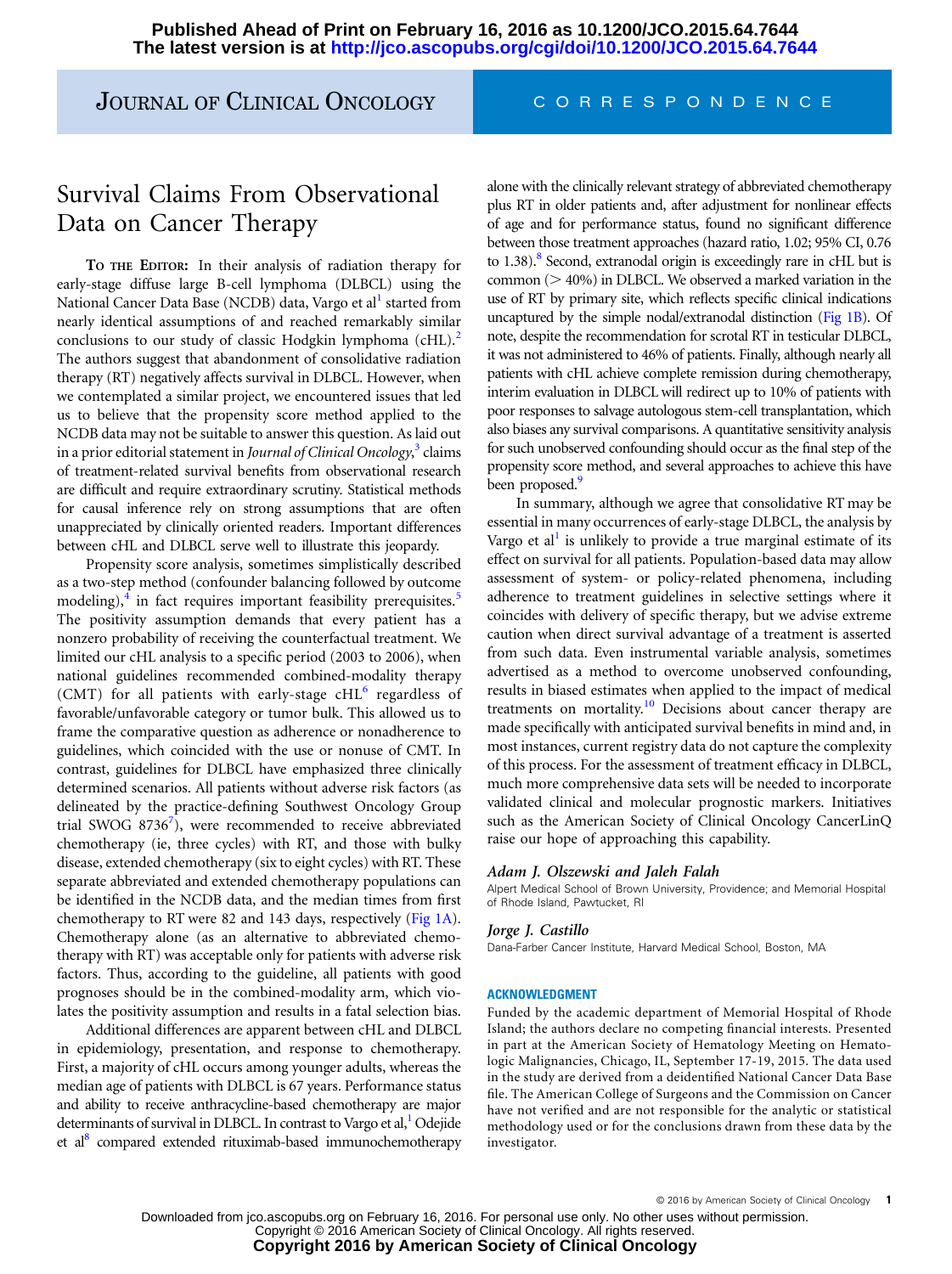#### **Correspondence**

<span id="page-1-0"></span>

Fig 1. (A) Distribution of time from the initial chemotherapy to the start of radiation among patients with early-stage diffuse large B-cell lymphoma (DLBCL); the 21-day intervals correspond to the number of standard chemotherapy cycles. (B) Variation in the use of abbreviated (three cycles) or extended (six cycles) chemotherapy with or without radiation in early-stage DLBCL by primary site of disease; data from the National Cancer Data Base (2004 to 2012).

# AUTHORS' DISCLOSURES OF POTENTIAL CONFLICTS OF INTEREST

Disclosures provided by the authors are available with this article at [www.jco.org.](http://www.jco.org)

### **REFERENCES**

**1.** Vargo JA, Gill BS, Balasubramani GK, et al: Treatment selection and survival<br>outcomes in early stage diffuse large B sell lymphoma: De we still peed can outcomes in early-stage diffuse large B-cell lymphoma: Do we still need consolidative radiotherapy? J Clin Oncol 33:3710-3717, 2015

2. Olszewski AJ, Shrestha R, Castillo JJ: Treatment selection and outcomes in early-stage classical Hodgkin lymphoma: Analysis of the National Cancer Database. J Clin Oncol 33:625-633, 2015

3. Goodwin PJ, Ballman KV, Small EJ, et al: Evaluation of treatment benefit in Journal of Clinical Oncology. J Clin Oncol 31:1123-1124, 2013

4. Armstrong K: Methods in comparative effectiveness research. J Clin Oncol 30:4208-4214, 2012

5. Hernán MA: Beyond exchangeability: The other conditions for causal inference in medical research. Stat Methods Med Res 21:3-5, 2012

Journal of Clinical Oncology و 2016 by American Society of Clinical Oncology Journal Oper CLINICAL ONCOLOGY<br>Downloaded from jco.ascopubs.org on February 16, 2016. For personal use only. No other uses without permission. Copyright © 2016 American Society of Clinical Oncology. All rights reserved.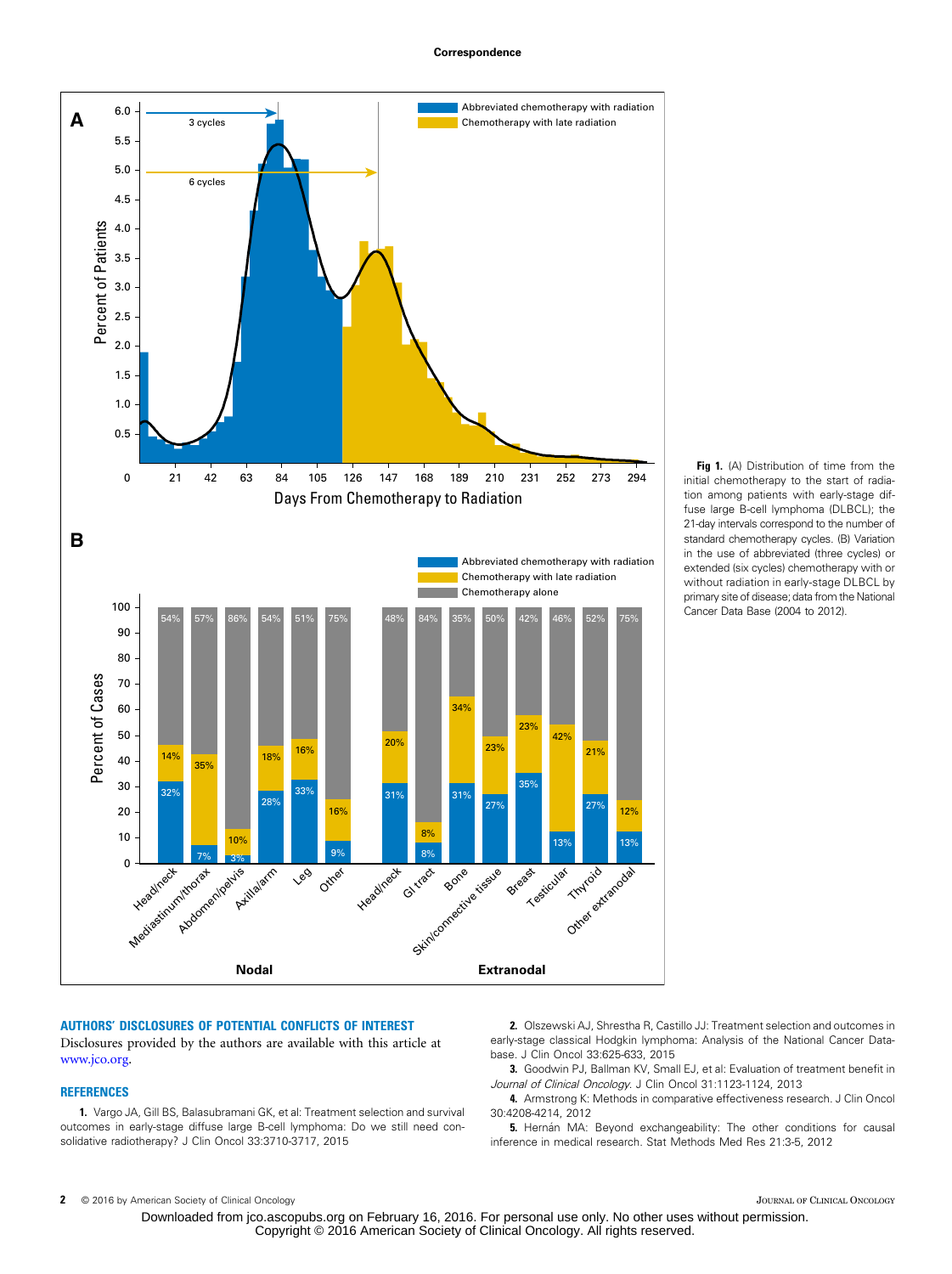<span id="page-2-0"></span>6. Hoppe RT, Advani RH, Bierman PJ, et al; National Comprehensive Cancer Network: Hodgkin disease/lymphoma: Clinical practice guidelines in oncology. J Natl Compr Canc Netw 4:210-230, 2006

7. Miller TP, Dahlberg S, Cassady JR, et al: Chemotherapy alone compared with chemotherapy plus radiotherapy for localized intermediate- and high-grade non-Hodgkin's lymphoma. N Engl J Med 339:21-26, 1998

8. Odejide OO, Cronin AM, Davidoff AJ, et al: Limited-stage diffuse large B-cell lymphoma: Comparative effectiveness of treatment strategies in a large cohort of elderly patients. Leuk Lymphoma 56:716-724, 2015

9. Liu W, Kuramoto SJ, Stuart EA: An introduction to sensitivity analysis for unobserved confounding in nonexperimental prevention research. Prev Sci 14: 570-580, 2013

10. Garabedian LF, Chu P, Toh S, et al: Potential bias of instrumental variable analyses for observational comparative effectiveness research. Ann Intern Med 161:131-138, 2014

DOI: [10.1200/JCO.2015.64.7644](http://dx.doi.org/10.1200/JCO.2015.64.7644); published online ahead of print at [www.jco.org](http://www.jco.org) on February 16, 2016

n-a-a